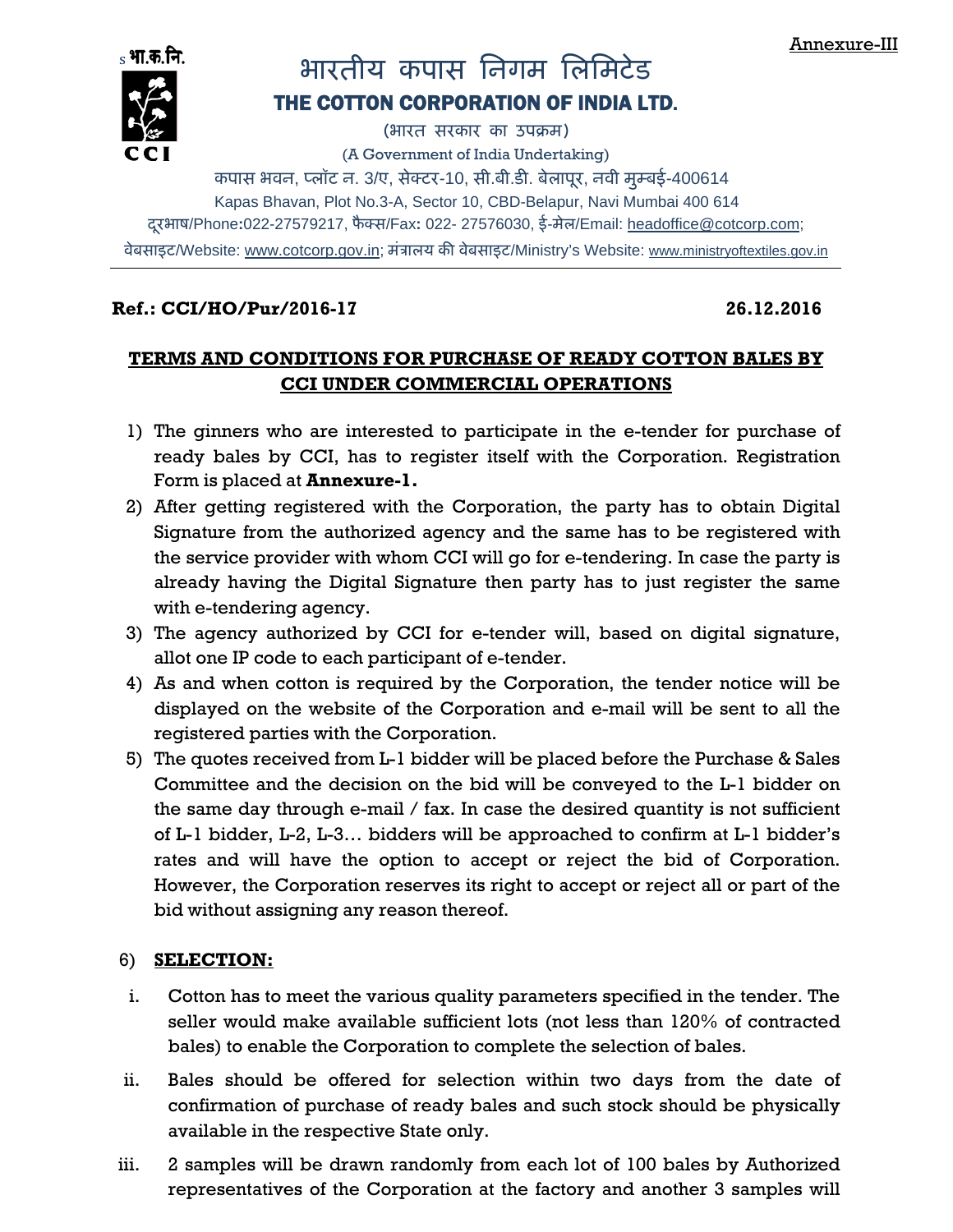be drawn from other bales of the same lot after taking delivery from the ginners in the godown hired by CCI.

- iv. The samples may be drawn in the presence of ginners or his representative.
- **v.** The Corporation shall send the samples for testing in its nominated independent lab for testing.
- vi. The selection of lot shall be based on the test results and grade of 2 samples drawn before taking delivery of bales from ginners. Approval will be conveyed within 5 days from the date of drawing of first 2 samples.
- **vii.** Further moisture content would also be verified at the time of drawing samples by CCI in the factory. The moisture content should not exceed 8%. In any case lot containing moisture above 9% shall not be accepted.
- **viii.** The final quality parameters shall be based on average test results of 3 samples drawn from the same lot after taking delivery in CCI nominated godown:
	- a. Moisture contents:

Upto 8% moisture shall be allowed in the ready bales. However;

- $\triangleright$  If, moisture exceeds 8%, but upto 9% 1% amount shall be deducted from the value.
- $\triangleright$  Lot containing moisture above 9% will be rejected at the cost of the Seller.
- a) Staple length:
- $\triangleright$  If, the staple length is less between 0.01 to 0.3 mm Rs.150/- per candy shall be deducted from the value of cotton.
- $\triangleright$  If, the staple length is less between 0.31 to 0.50 mm Rs.200/-per candy shall be deducted from the value.
- $\triangleright$  If, staple length is less above 0.50 mm, the lot will be rejected at the cost of the Seller.
- b) Micronaire value:
- $\triangleright$  If, the micronaire values are outside either side the range specified by upto 0.2 mic - Rs.150/- per candy shall be deducted from the value.
- ¾ If, the micronaire values are outside the range on **higher side** between 0.2 to 0.4 mic - Rs. 300/- per candy shall be deducted from the value.
- $\triangleright$  If, micronaire values are outside the range (lower by 0.2 and on higher side by 0.4), the lot shall be rejected at the cost of the Seller.
- c) Weight difference between factory to CCI godown : The weight of the lot shall be re-checked in the godown of CCI after taking delivery from the factory/godown of the ginner. The weight shortage, if any, shall be debited to the seller.

# 7) **WEIGHMENT/FREE PERIOD/ DELIVERY TERMS:**

- i). 100% weighment of bales shall be carried out at spot at the time of delivery in the presence of CCI Representative/ Authorized weighment controller.
- ii). All the expenses till weighment of bales at the factory/godown of the ginner would be borne by seller. However, Sample cutting charges of all the 5 samples (2 at factory and 3 at CCI godown) shall be borne by the seller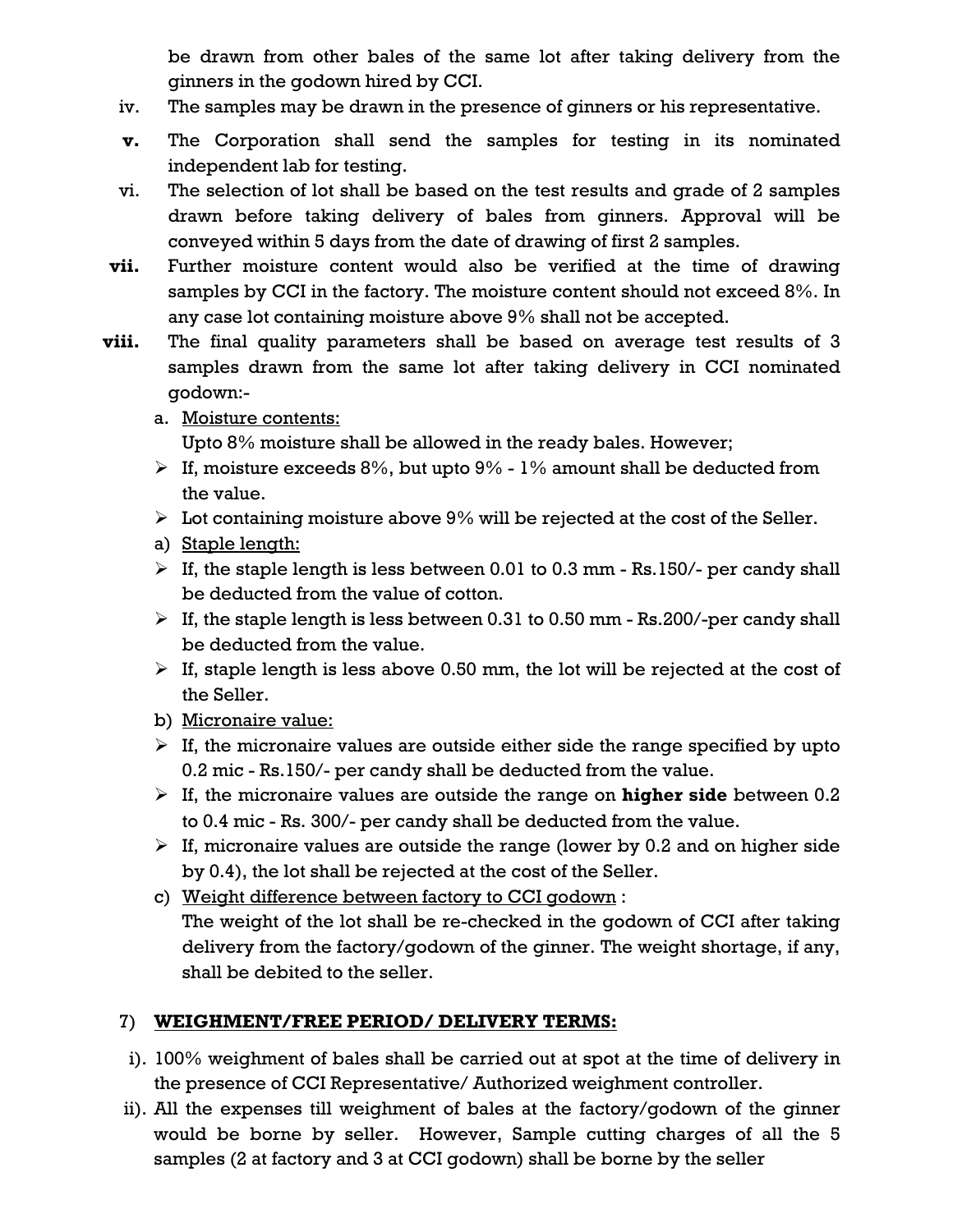- iii). Till the physical delivery is taken by the buyer, the F.P. bales would be lying at the risk of the seller and insurance has to be covered by the seller.
- iv). The goods should be free from all encumbrances.
- v). The buyer would be entitled for free period of 30 days from the date of confirmation of purchase order irrespective of quantity.

#### 8) **PAYMENT TERMS:**

- $I$  CCI will release 85% payment to the seller within 3 days from the date of lifting of bales from factory/godown of the ginner.CCI shall be entitled for cash discount on this amount as per clause 9.
- II) Balance 15% will be released within 30 days from the date lifting of bales by CCI buyer. The interest  $@ 7\%$  p.a shall be paid on this amount from the date of expiry of free period till release of the payment by the CCI.
- III) In case of any false packing found in the cotton bales, seller will be liable for compensation.

#### 9) **CASH DISCOUNT:**

In case, payment is made earlier than free delivery period, the seller shall pay cash discount @ 12.00 % per annum for un-availed free delivery period.

#### 10) **PHYSICAL CONDITION:**

- i. All the F.P. bales should be in good condition and fully covered with good quality of grey cloth from all sides including top & bottom with iron hoops/plastic straps and should have permanent marking on them stating lot no., PR no., PM, bale no. and name of the party.
- ii. The seller would be responsible for any damages in cotton bales till delivery of bales at the spot.

### 11) **INVOICE OF THE CONTRACTED QUANTITY:**

The Tax Invoice shall be raised by the seller in the name of the Cotton Corporation of India Ltd. with the address of nearest respective Branch of the Corporation within the State.

#### 12) **ARBITRATION:**

In case of any dispute or difference arising out of or in relation to the contract, it will be referred to an Arbitrator (other than an employee of the CCI) to be appointed by the Director (Marketing) or the Director (Finance) of CCI and the decision of the Arbitrator shall be final and binding upon the parties hereto. The Arbitration will be governed by the provisions of the Arbitration and Conciliation Act, 1996 or any statutory amendments or re-enactment thereof.

#### 13) **FORCE MAJEURE:**